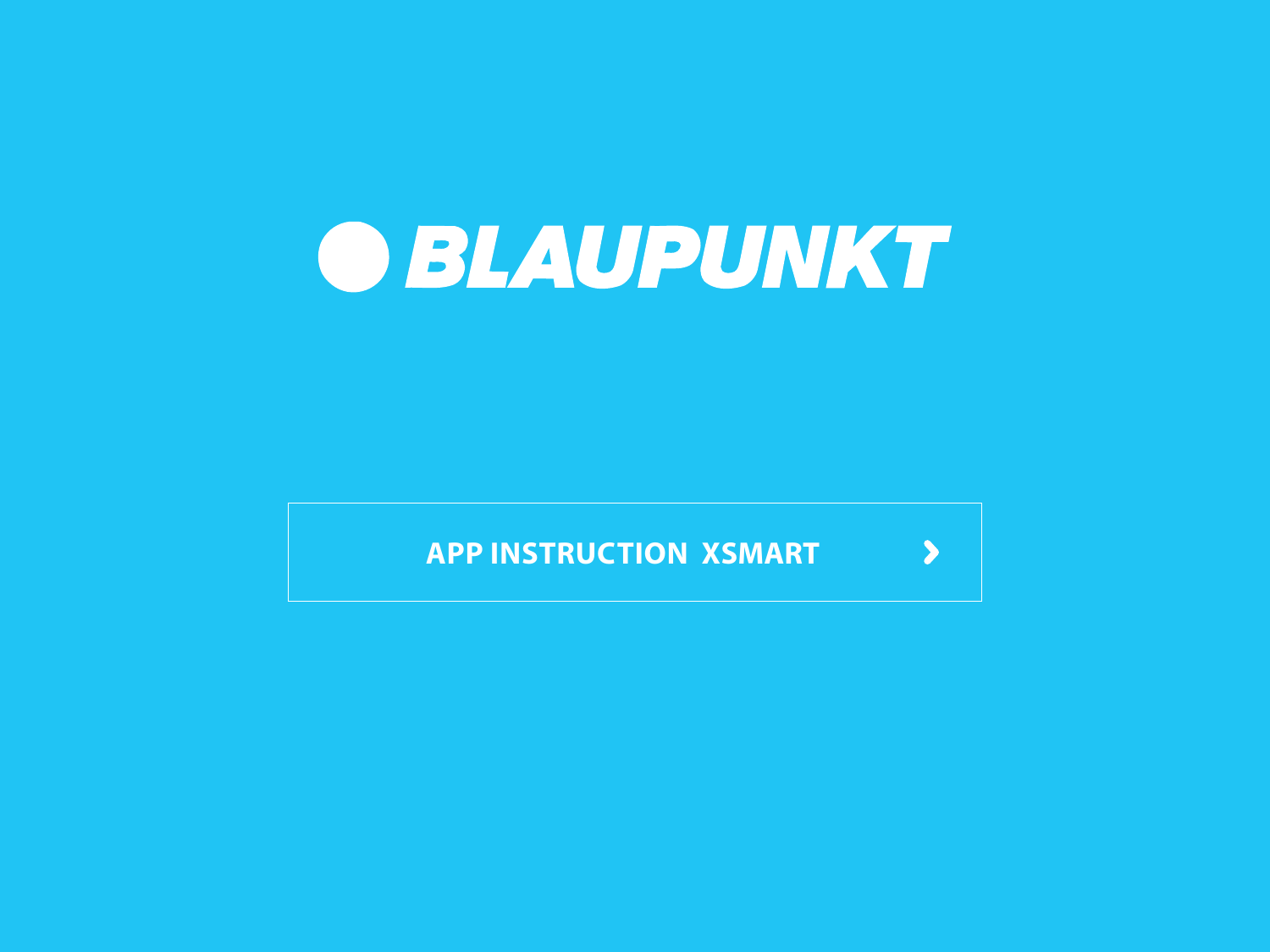<span id="page-1-0"></span>





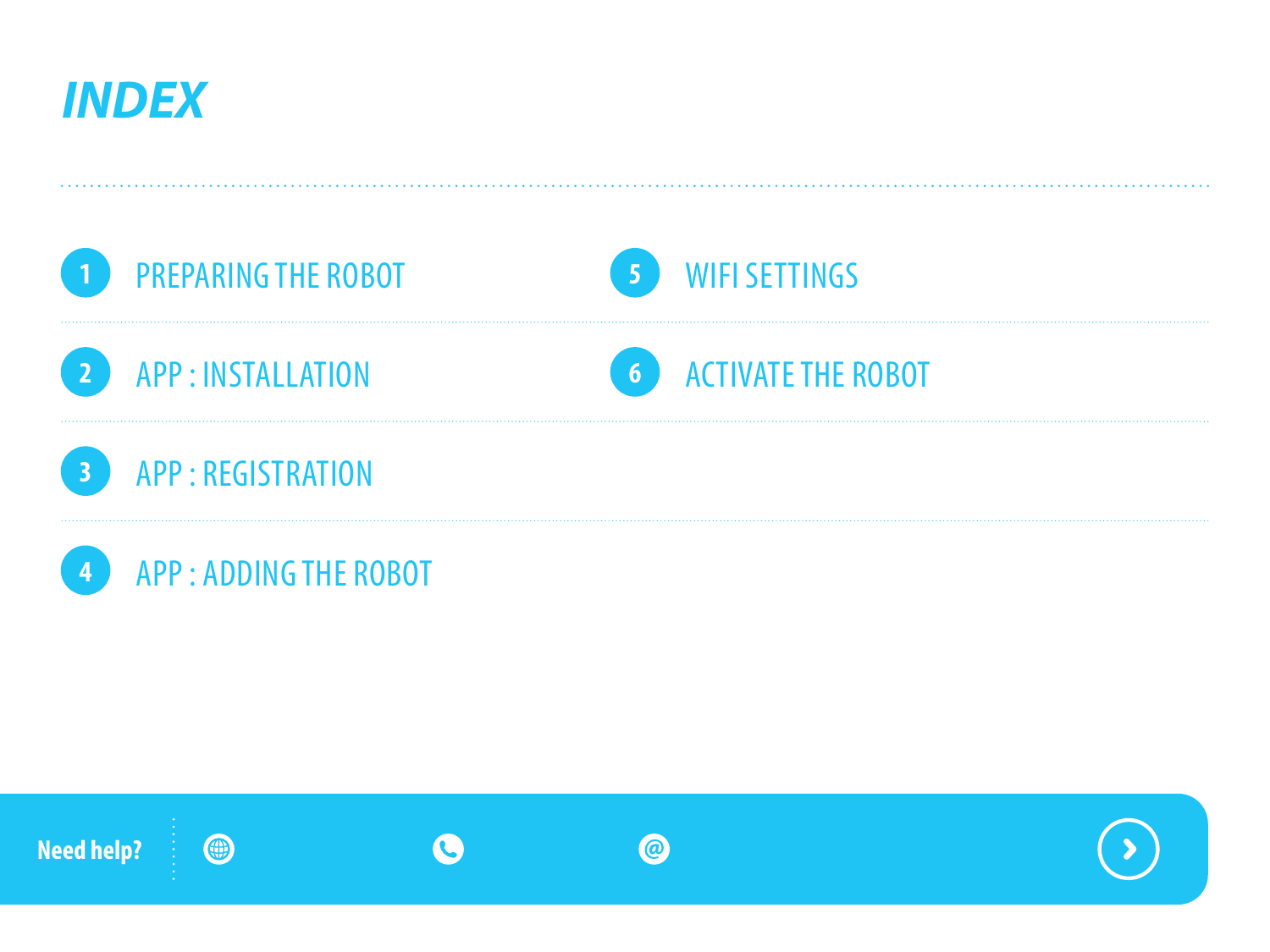# <span id="page-2-0"></span>**PREPARING THE ROBOT**



**1**

Make sure the robot is fully charged, before using it for the first time.



Remove the robot from the docking station (charger).



*Usually around 8 to 10 hours of charging would be enough.*

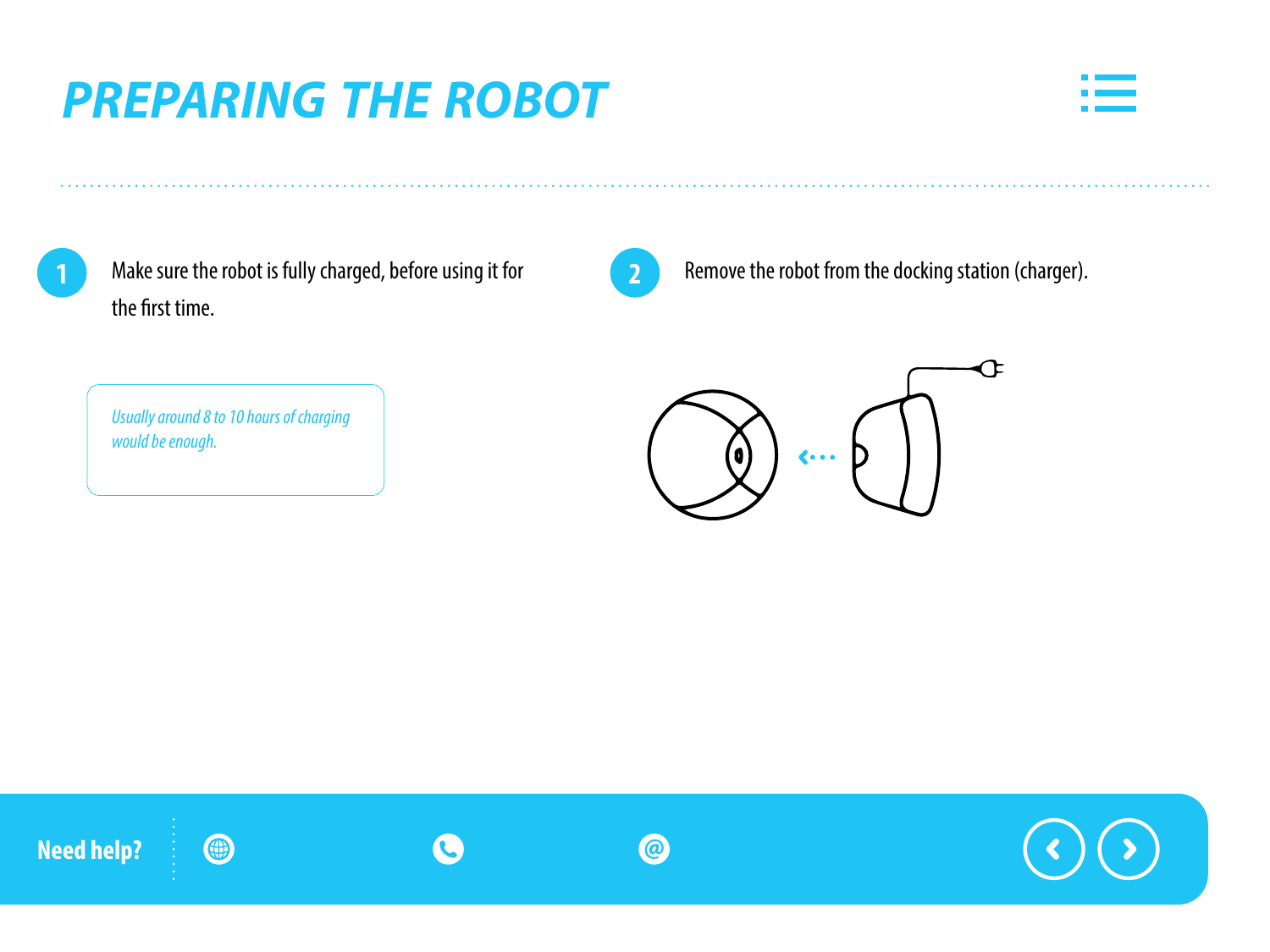### **PREPARING THE ROBOT**



**3**

Place the robot close to your router.



**4**

Make sure the on/off switch is set to 'on'. This is the switch on the side of the robot. Wait until the robot has started fully.



*It is not possible to register the robot in the app while it is physically in the docking station*

**Need help?**

4







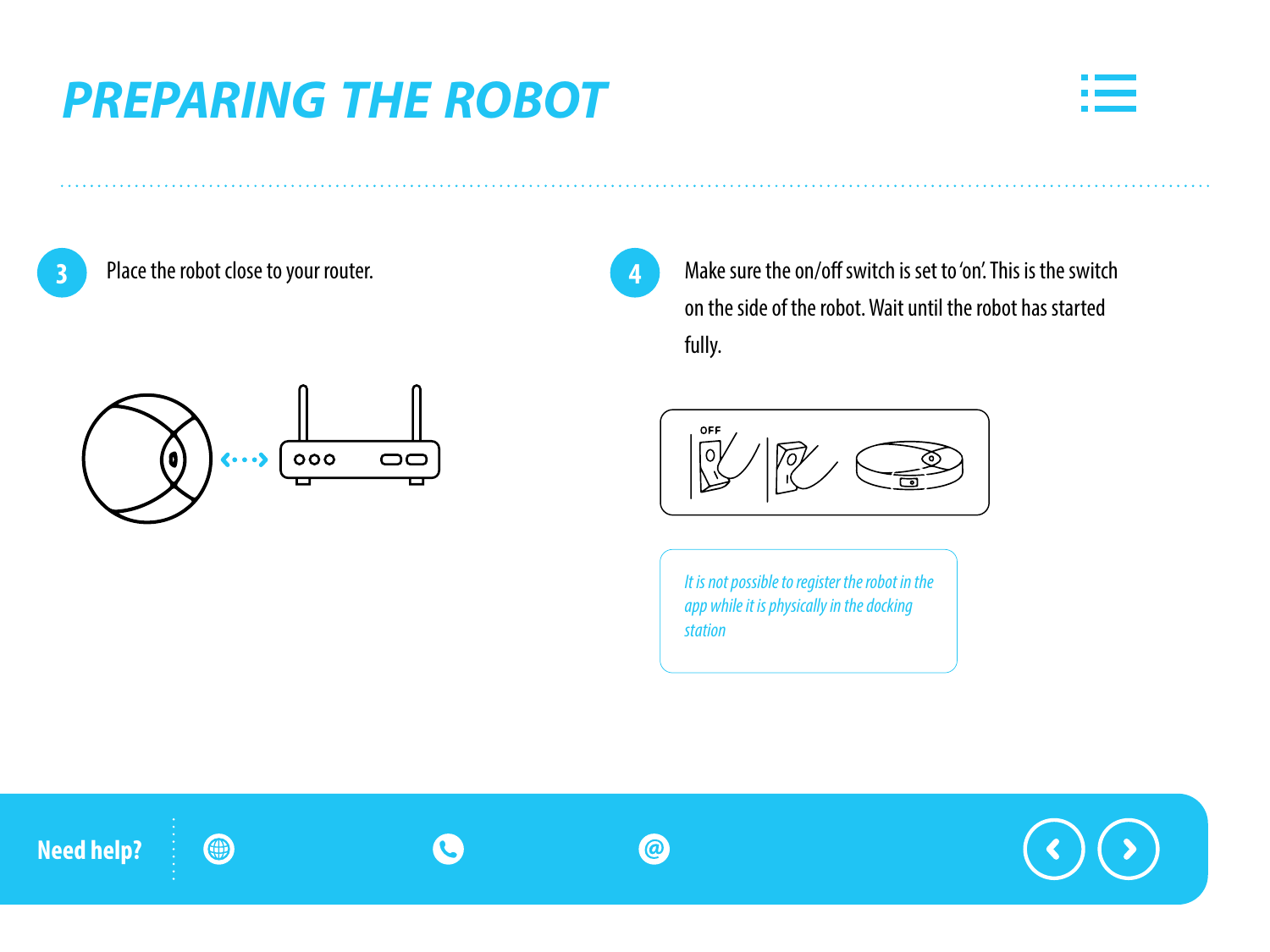# <span id="page-4-0"></span>**APP : INSTALLATION**



Download the app for your specific robot. *(BluebotXS PLUS app)*





**6**

**5** Download the app for your specific robot. **6 6** Make sure your phone is connected to the Wi-Fi network.

*Please note that the XEasy robot only works on a frequency of 2.4 GHz.*

C **Need help?** 4  $\circledcirc$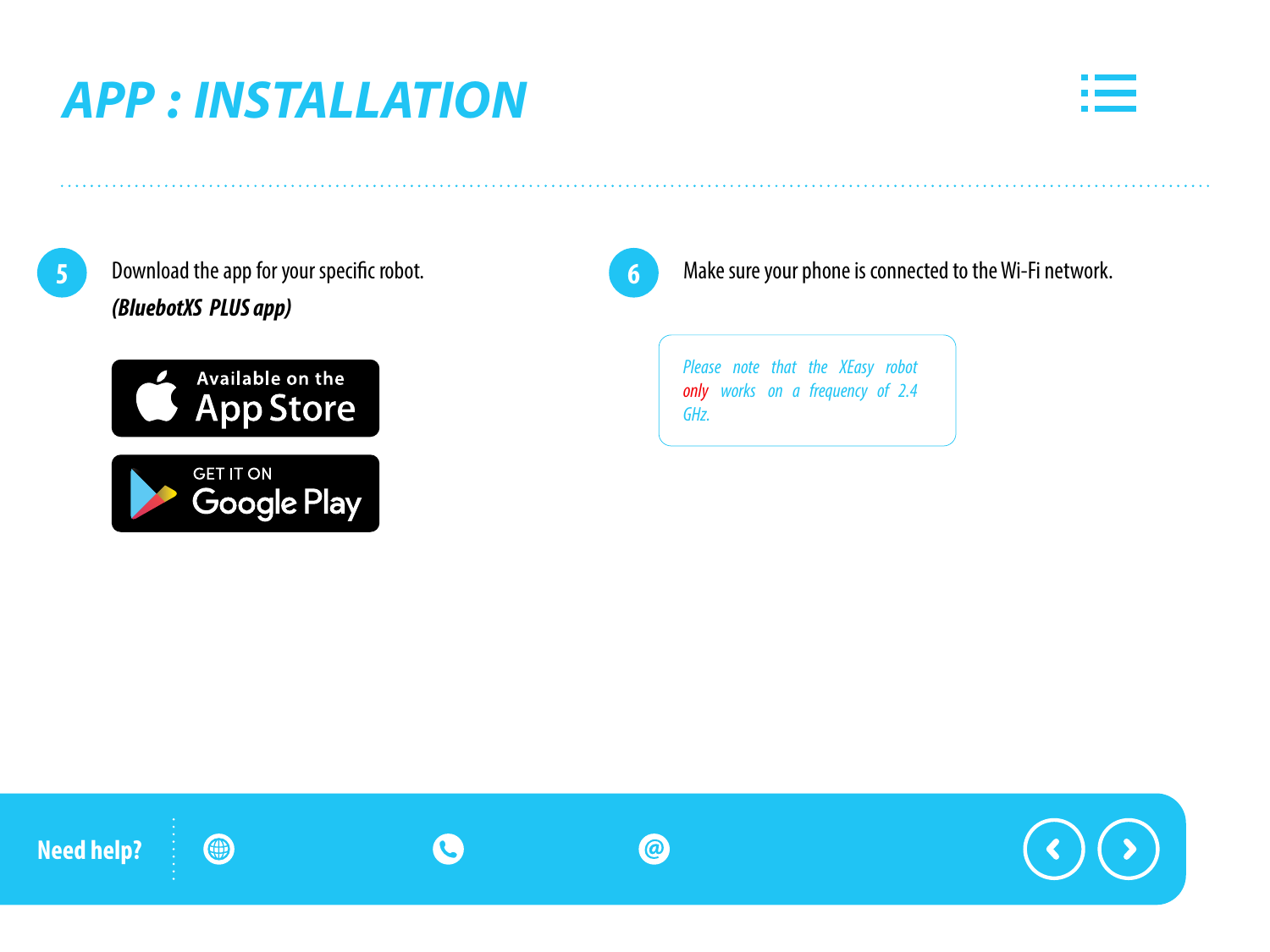# <span id="page-5-0"></span>**APP : REGISTRATION**



Open the app and register yourself; select 'Europe' as your area and tap 'Go to App'





#### Fill in an email address and password of choice and tap 'Register'

| Register |  |
|----------|--|

**Need help?**4 C  $\odot$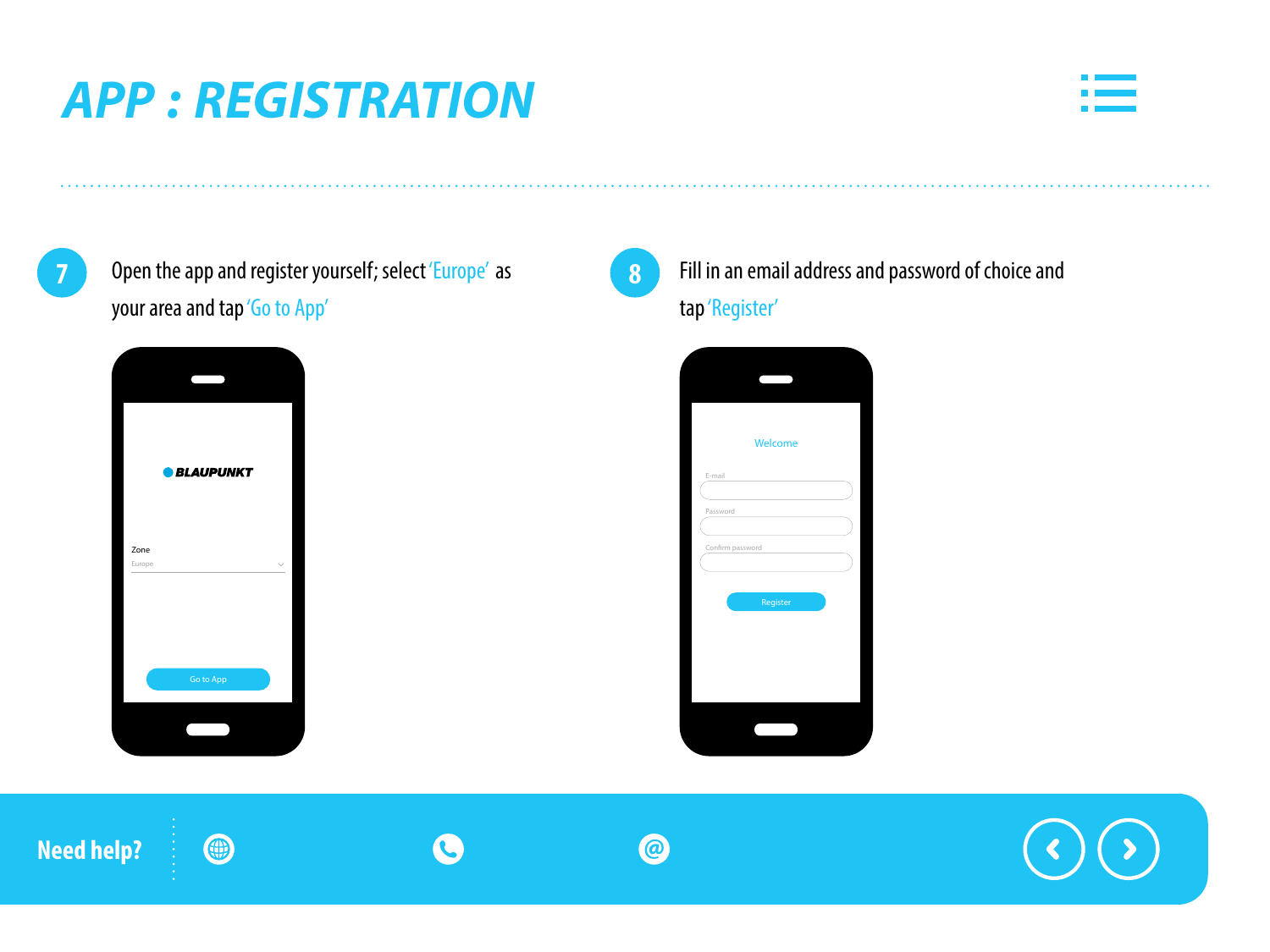### <span id="page-6-0"></span>**APP : ADDING THE ROBOT**



Click the '+' to add the robot. **9 10**





IF ASKED: Select the robot model you have (bluebotXS)



 $\mathbf C$ **Need help?** 4  $\bigcirc$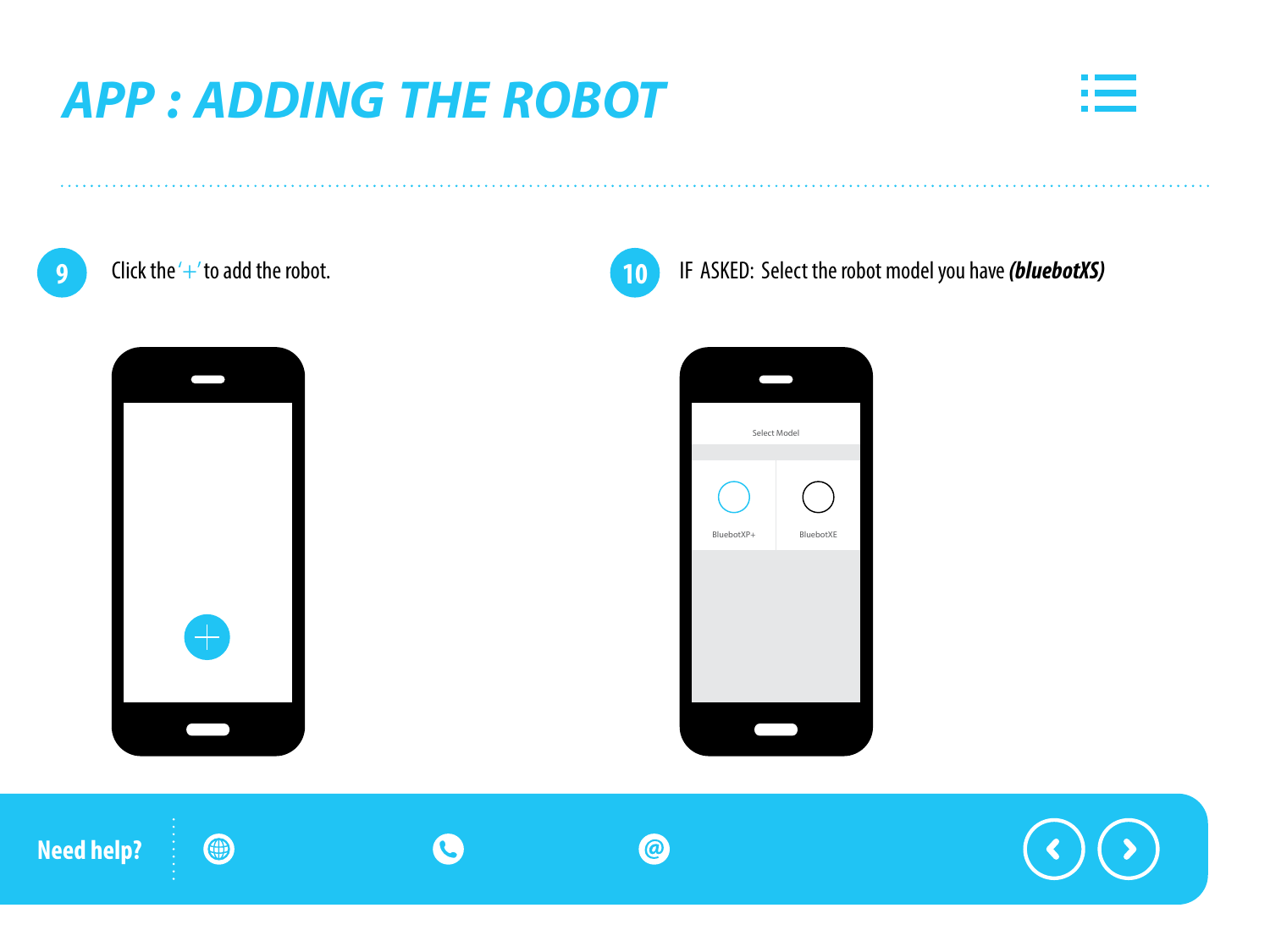# **APP : ADDING THE ROBOT**



**11** Press and hold the EDGE CLEAN button on the top **12** On the App confirm that the reset was successful. of your device until the display shows: CONN







**Need help?** 4 C  $\odot$ 

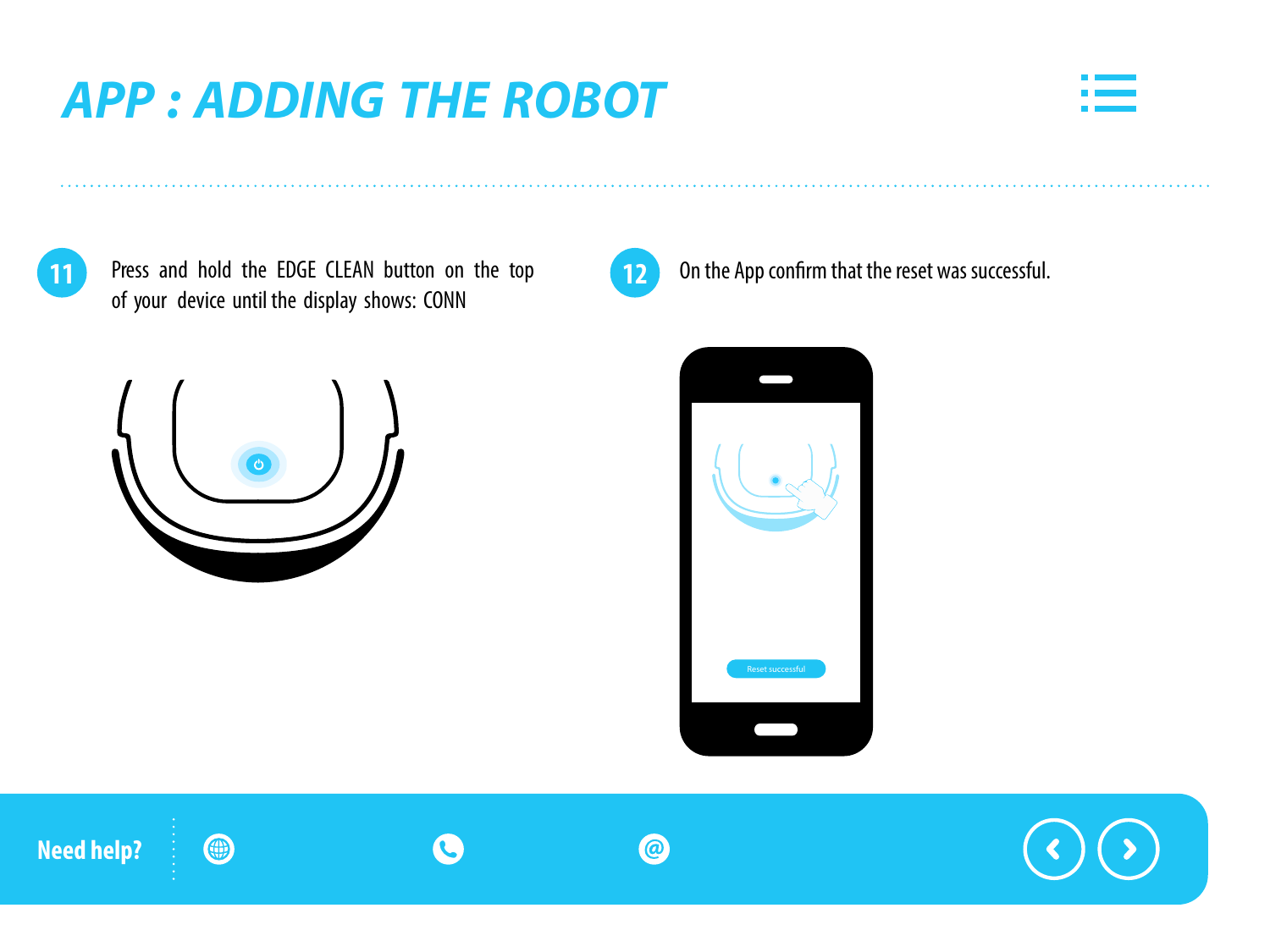# <span id="page-8-0"></span>**APP : WIFI SETTINGS**



**13**

Select your Wi-Fi signal. Enter your password for Wi-Fi connection and tap next.

C



4



 $\odot$ 

Press the 'home' button on your phone and go to the Wi-Fi settings.

Select the network that begins with *blaupunkt\_* ; and return to the app.

*For Android phones: Do NOT use the "Back" button, use the "Home"buttoninstead.*

**Need help?**